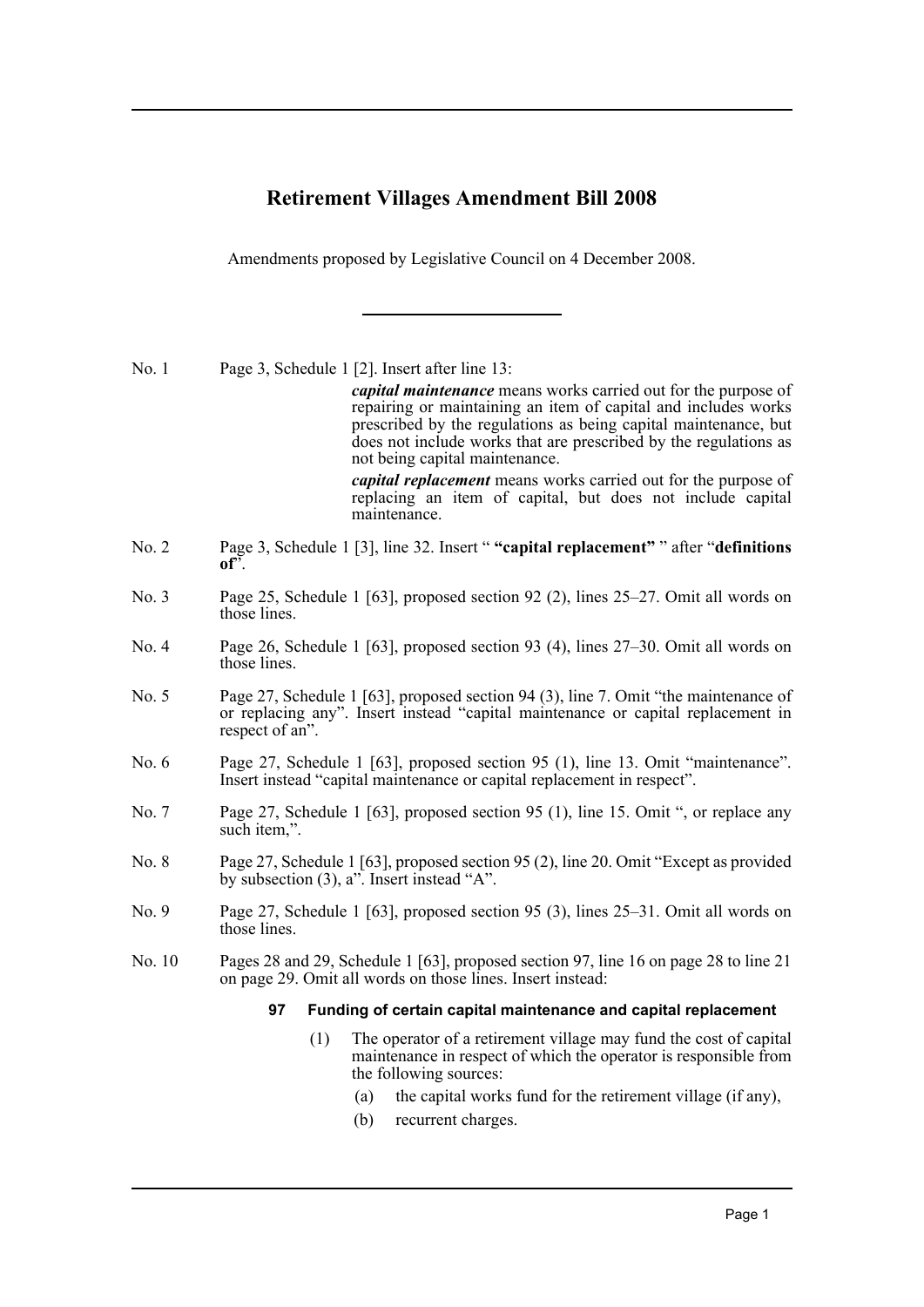- (2) The operator of a retirement village must bear the cost of capital replacement in respect of an item of capital for which the operator is responsible.
- (3) This section does not authorise the funding of any of the following from the capital works fund or recurrent charges for the retirement village:
	- (a) the construction of a new building or a new stage of the retirement village,
	- (b) any work arising from the breach of a statutory warranty (within the meaning of the *Home Building Act 1989*) in respect of which proceedings may be commenced under Part 2C of that Act,
	- (c) the depreciation of items of capital,
	- (d) the refurbishment of vacant residential premises within the retirement village,
	- (e) such other things as may be prescribed by the regulations.
- No. 11 Page 29, Schedule 1 [63], proposed section 98, lines 22–32. Omit all words on those lines.
- No. 12 Pages 29 to 31, Schedule 1 [63], proposed section 99, line 33 on page 29 to line 9 on page 31. Omit all words on those lines. Insert instead:

### **99 Capital maintenance to be included in proposed annual budget**

- (1) This section applies only if:
	- (a) the operator of the retirement village is required to supply the residents of the retirement village with a proposed annual budget, and
	- (b) the operator proposes to use any recurrent charges or any part of the capital works fund (if any) for the retirement village to fund capital maintenance.
- (2) The operator of a retirement village must, in the proposed annual budget:
	- (a) list each item of capital maintenance that is proposed to be carried out, and
	- (b) specify, in respect of each item, the expected cost, and
	- (c) include, in respect of each item, any quotes that the operator has obtained, and
	- (d) include provision for urgent capital maintenance.
- No. 13 Page 31, Schedule 1 [63], proposed section 100 (1), line 13. Omit "and replacement".
- No. 14 Page 31, Schedule 1 [63], proposed section 100 (5) (a), lines 30 and 31. Omit "and replacement in accordance with a proposal under section 99".
- No. 15 Page 31, Schedule 1 [63], proposed section 100 (5) (b), line 35. Omit "and replacement".
- No. 16 Page 32, Schedule 1 [63], proposed section 100 (8) (b), line 14. Omit "and replacement".
- No. 17 Page 37, Schedule 1 [81], lines 13 and 14. Omit all words on those lines. Insert instead:
	- (7) The residents of a retirement village may consent to not being supplied with a proposed annual budget if, in the year in which